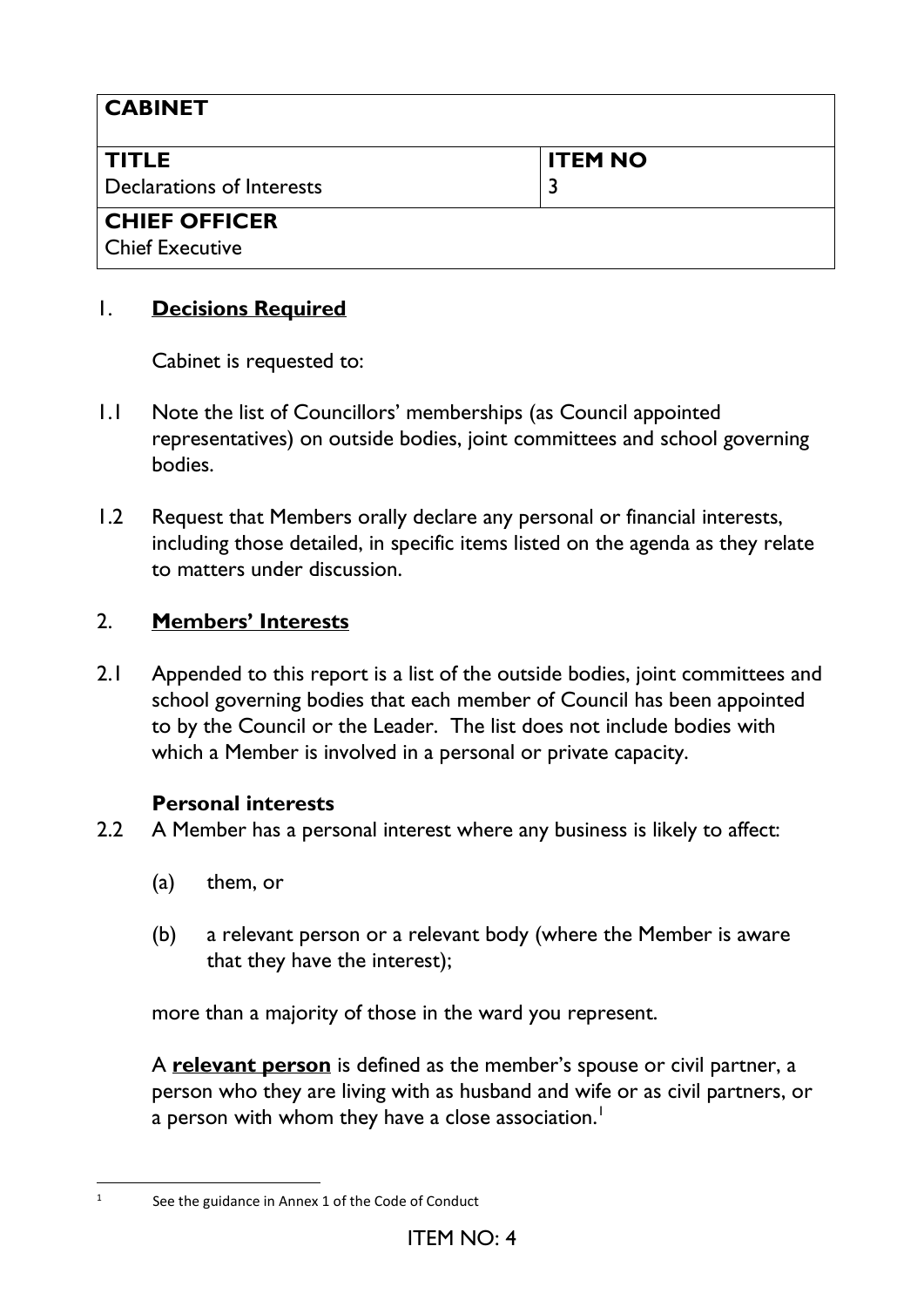A **relevant body** is defined as (a) any organisation, school governing body or outside committee or trust which they have been appointed to by the Royal Borough or by the Leader, or (b) any other voluntary organisation, school governing body or commercial organisation where you are a management committee member, school governor, trustee or director.

- 2.3 Members must declare the existence and nature of any personal interest at the start of the meeting, or when the interest becomes apparent. Members must say which item their interest relates to.
- 2.4 A Member who has a personal interest may stay, speak and vote, except where the business:
	- (a) affects the financial position of the Member or any person or body described in paragraph 2.2 above, or
	- (b) relates to an interest that would be affected financially or relates to the determining to any approval, consent, licence, permission or registration in relation to the Member or any person or body described in paragraph 2.2 above

## **Financial Interests**

- 2.5 A Member has a financial interest where any business relates to or is likely to affect an interest set out in paragraph 18 of the Code of Conduct, and which is the Member's interest or the interest of a person described in paragraph 2.2(a) above.
- 2.6 Members must declare the existence and nature of any financial interest at the start of the meeting, or when the interest becomes apparent. Members must say which item their interest relates to.
- 2.7 A Member who has a financial interest must leave the meeting, but may attend to make representations, answer questions or give evidence relating to the business, provided that the public are also allowed to attend the meeting for the same purpose, and provided they leave the meeting immediately after doing so. The Member must not participate in the discussion nor the vote.

## **General**

2.8 The Code also requires Members to declare interests in relation to relevant bodies for six months after ceasing from being a member and take the appropriate action in relation to financial interests.